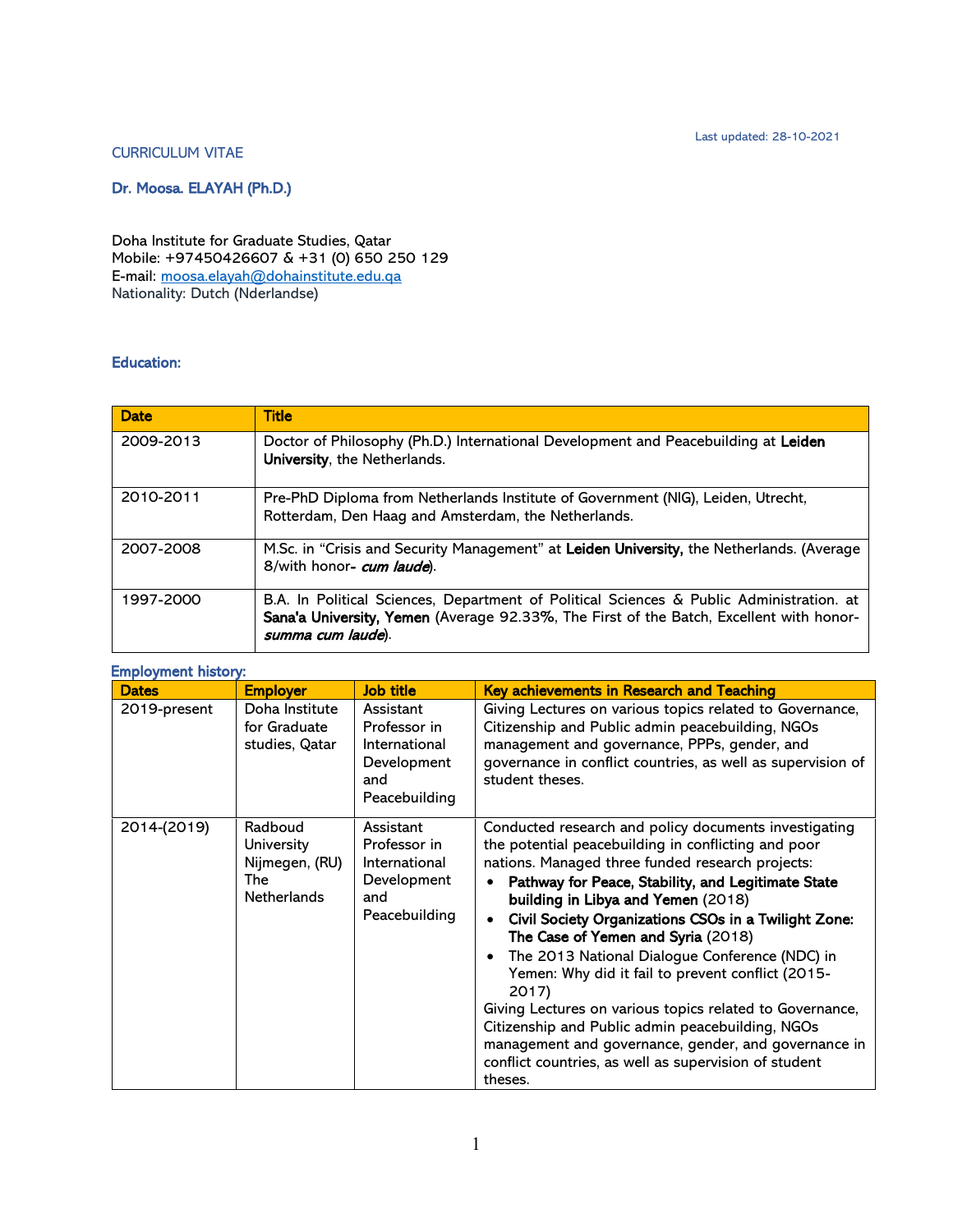| 2014-2014     | Leiden<br>University,<br>The<br><b>Netherlands</b>                                | Post-doc-<br><b>Research Fellow</b>                                        | Post-doc-Research Fellow at the Department of Political<br>Sciences, Faculty of Social and Behavioural Sciences,<br>Leiden University, The Netherlands (about 8 months)                                                                                                                                                                                              |
|---------------|-----------------------------------------------------------------------------------|----------------------------------------------------------------------------|----------------------------------------------------------------------------------------------------------------------------------------------------------------------------------------------------------------------------------------------------------------------------------------------------------------------------------------------------------------------|
| 2009-2014     | Universiteit<br>Leiden - Faculty<br>of Governance<br>and Global<br><b>Affairs</b> | Ph.D.<br>Fellow in<br>International<br>Development<br>and<br>Peacebuilding | Conducted my Ph.D. research on institutional reform and,<br>particularly, the role of international donors in fostering<br>democratization and public sector reforms in developing<br>countries. Dissertation topic: "Local Knowledge Syndrome<br>and Donors-Promoted Public Sector Reforms in<br>Developing Countries". Focus on Yemen and other poor<br>countries. |
| 2017- Present | Peacebuilding<br>and<br>Governance<br>canter in MENA                              | Voluntary-<br>Chairperson                                                  | It seeks to help women and children of the society to live<br>in peace and sustain their livelihood; to promote the<br>human rights, democracy, and good governance values;<br>to building the culture of peace and diversity; and to<br>build the capacity of the youth and the women.                                                                              |

# Institutional Scientific-Responsibilities

| 2021-Persent     | Non-resident Fellow, The Academic Alliance for Reconciliation, Conflict<br>Transformation, Peacebuilding in the Middle East and Northern Africa (AARMENA),<br>University of Jena, Germany: AARMENA Fellows (uni-jena.de) |
|------------------|--------------------------------------------------------------------------------------------------------------------------------------------------------------------------------------------------------------------------|
| 2020-Present     | Executive Director of the Association for Middle Eastern Public Policy and<br>Administration (AMEPPA). Leadership (ameppa.org)                                                                                           |
| $2019 -$ Present | Managing Editor of Hakama-Governance Journal, The Arab Centre for Studies and<br>Research and Doha Institute for Graduate studies, Doha, Qatar                                                                           |
| 2015–Present     | Senior consultant of peacebuilding and mediation:<br>Humble Bees Network of Research, Education and Mediation Professionals                                                                                              |

| <b>Languages</b> |  |  |
|------------------|--|--|
|                  |  |  |

| <u>the company of the company of the company of the company of the company of the company of the company of the company of the company of the company of the company of the company of the company of the company of the company</u><br>Language | <b>Proficiency</b> |
|--------------------------------------------------------------------------------------------------------------------------------------------------------------------------------------------------------------------------------------------------|--------------------|
| Arabic                                                                                                                                                                                                                                           | Excellent/Native   |
| English                                                                                                                                                                                                                                          | Excellent/Fluent   |
| Dutch                                                                                                                                                                                                                                            | Excellent/Fluent   |

## Key Research and Teaching Areas:

- International Development, NGOs, and PPPs.
- NGOs management, governance, and strategic directions
- Conflict Transformation & Peacebuilding
- Crisis and security management

#### Achievements Track Record:

## Encyclopaedia (1)

• Elayah, M.A, AbuOsba, B and Almjdoob, F (2018) "Building a Civil Service System for Yemen. In: Farazmand A. (eds) Global Encyclopedia of Public Administration, Public Policy, and Governance". Springer, Cham. DOI: [https://doi.org/10.1007/978-3-319-31816-5\\_3629-1](https://doi.org/10.1007/978-3-319-31816-5_3629-1)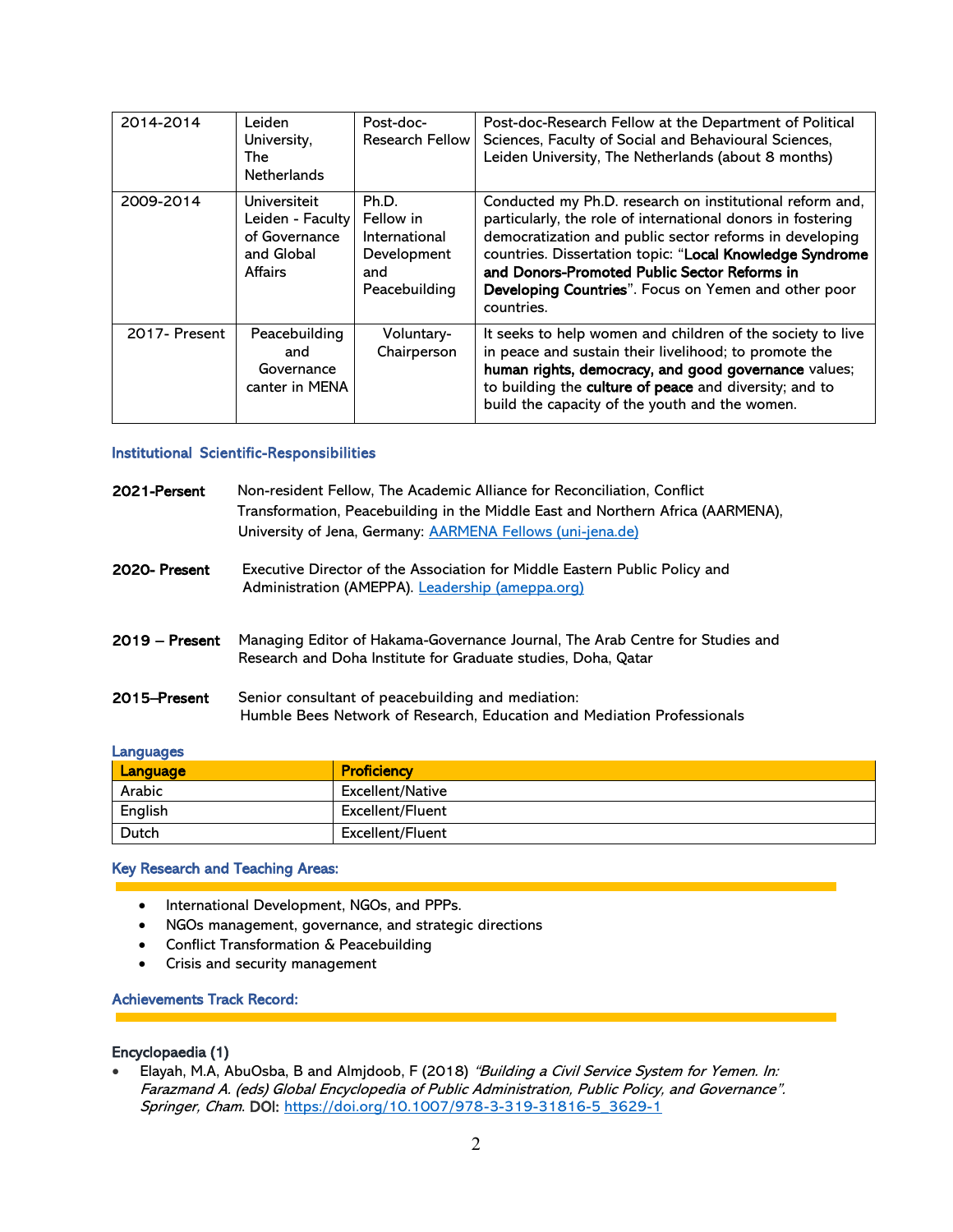# Books (1)

• Elayah, M.A., (2014), 'Donor-Promoted Public Sector Reforms in Developing Countries and the Local Knowledge Syndrome' (Leiden University, The Netherlands; ISBN: 978-90-902805-1-6).

## International Refereed articles (14)

- Al-Turki, Khawla, Elayah, Moosa, Mewari, Ahmed, and Al-Zindani, Bakil. (2021). The role of e-governance in enhancing transparency for the private sector in the State of Qatar. Al-Bahith Journal, 21(1), 1-16. In Arabic.
- Elayah, M. (2021). Participatory developmental approach and the implementation of international aid policies: Yemen as a case study. Development in Practice, 1-12. [https://doi.org/10.1080/09614524.2021.1937571](https://eur03.safelinks.protection.outlook.com/?url=https%3A%2F%2Fdoi.org%2F10.1080%2F09614524.2021.1937571&data=04%7C01%7Cmoosa.elayah%40dohainstitute.edu.qa%7Ca027a9b2aea4455ce59408d94563e48e%7Cdd2a2bdcb2b94005bbb65a5b635ada77%7C0%7C0%7C637617118522560878%7CUnknown%7CTWFpbGZsb3d8eyJWIjoiMC4wLjAwMDAiLCJQIjoiV2luMzIiLCJBTiI6Ik1haWwiLCJXVCI6Mn0%3D%7C2000&sdata=7v8j9qTqayNoMMTFaJVW3HBwUr3uJ8i8GzKVWoWz0HY%3D&reserved=0)
- Elayah, M. (2021). Humanitarian aid and war economies: The case of Yemen. *Economics of Peace and* Security Journal, 16(1), 52-65.
- Ahmed Almaweri, Moosa Elayah and Bakeel Znadani. (2021)., The Reality and Challenges of Government-NGO Partnership in Fragile Countries: A Case Study of Pre-Collapse Yemen. Kuwaiti Journal of Social Sciences. 49 (1): 34-67 In Arabic
- Moosa Elayah. (2021) "Positioning of NGOs and Humanitarian Relief Requirements in Yemen," al-Mustaqbal al-Arab*ī*, 6 (516), 1-22. In Arabic.
- Elayah, M., van Kempen, L., & Schulpen, L. (2020). Adding to the controversy? Civil society's evaluation of the national conference dialogue in Yemen. Journal of Intervention and Statebuilding, 14(3), 431-458.
- Ahmed Al-Kamali & Moosa Elayah. (2020) "Challenges of implementing strategic planning for the NGOs in the State of Qatar," Hikamh: Journal of Public Administration and Public Policy, Issue 1 - September 2020, Arab Center for Research and Policy Studies: 40-61. In Arabic.
- Elayah, M., & Verkoren, W. (2019). "Civil society during war: the case of Yemen". Peacebuilding, 8(4), 476-498.
- Elayah, M., Schulpen, L., van Kempen, L., Almaweri, A., AbuOsba, B., & Alzandani, B. (2018). National dialogues as an interruption of civil war–the case of Yemen. Peacebuilding, 8(1), 98-117.
- Elayah, M. (2017)., "The effectiveness of Foreign Development Policies in Developing Countries between Indigenous Knowledge Syndrome and Social Engineering", Arab Future Journal, Vol.460 Issue 4, pp. 52-66. In Arabic.
- Elayah, M. & Schulpen. L. (2017). Why Do National NGOs Go Where They Go? The Case of Yemen. Takaful (Solidarity) Journal, 4, 3-20. (The John D. Gerhart Center for Philanthropy and Civic Engagement, the American University in Cairo.)
- Elayah, M. (2016). Lack of foreign aid effectiveness in developing countries between a hammer and an anvil. Contemporary Arab Affairs, 9(1), 82-99. (DOI:10.1080/17550912.2015.1124519)<sup>1</sup>
- Elayah, M.A., (2015), "Foreign Aid Effectiveness between the Strategic Objectives of, and the Internal Influences within, Donor Countries", Arab Policies Journal, Vol 28. Issue 14, PP. 74-84. DOI: 10.12816/0012016. In Arabic.
- Elayah, M.A., (2015), "The Effectiveness of Foreign aid in Developing Countries, Theoretical Perspective", Arab Economic Journal Vol.22, Issue 69-70, pp. 141 – 157, DOI: 10.12816/0020676. In Arabic.

# Book chapters (5)

- Elayah, M., Al-Daily, W., & Alkubati, M. (2021). The Women, Peace, and Security (WPS) Agenda Between Rhetoric and Action in the MENA Region: A Case Study of Yemen and Libya. In Female Pioneers from Ancient Egypt and the Middle East (pp. 129-143). Springer, Singapore.
- Moosa Elayah. "The Role of Civil Society in Democratic Transition: A Case Study of Yemen", in Bakeel Al-Zandani, (ed.) "Democratic Transition in Yemen: Paths, Obstacles, and Prospects" (Doha / Beirut: Arab Center for Research and Policy Studies). In Arabic.

<sup>&</sup>lt;sup>1</sup> [PowerPoint Presentation](https://s3.amazonaws.com/mandrill-email-images/SDG%20Partnerships%20Agenda%202030%20-%20Accelerating%20Progress%20Report.pdf)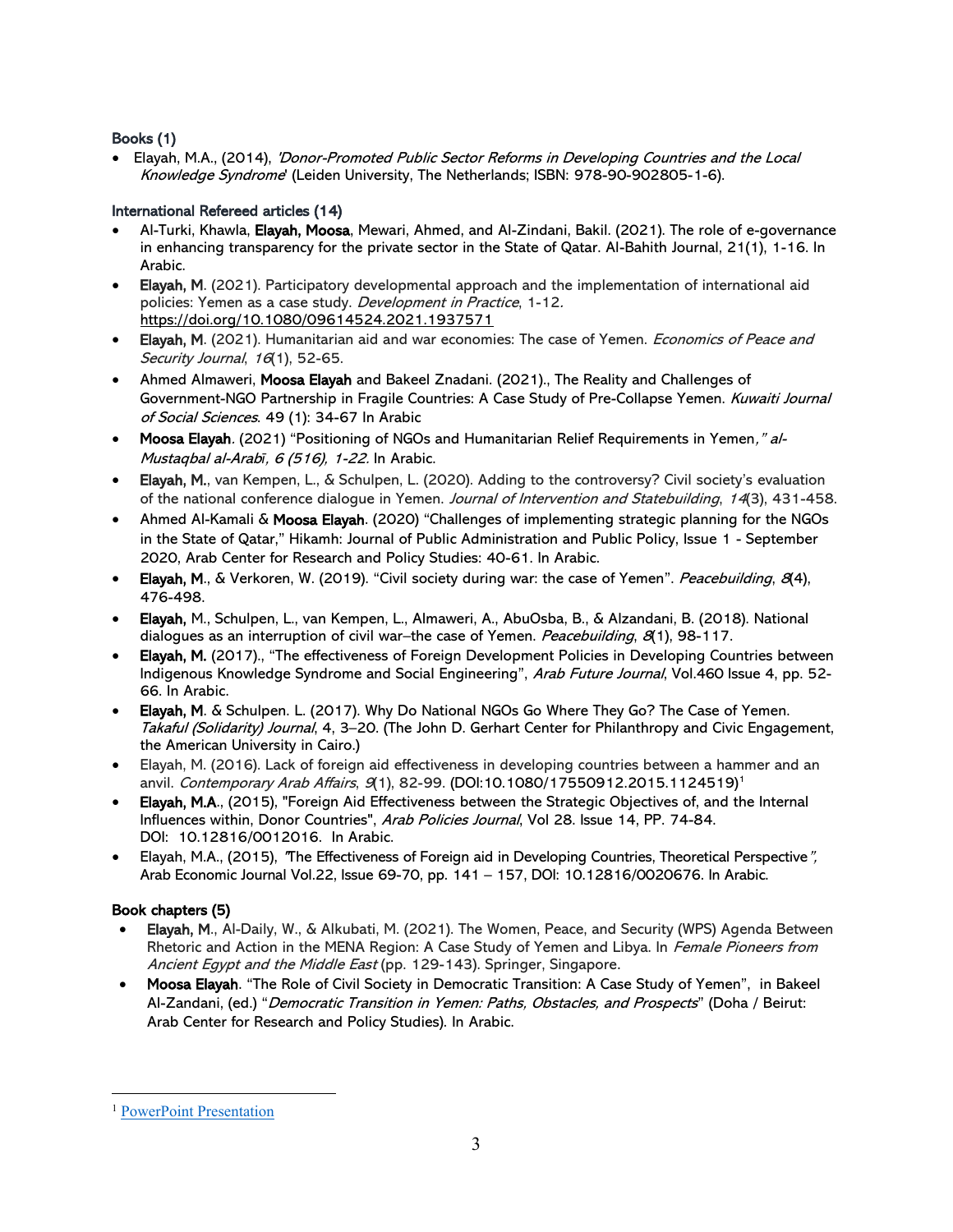- Moosa Elayah (2021) "The War in Yemen and the Role of NGOs in Relieving the Displaced People" in Ghassan Kahlout (ed.) "Forced Migration in Arab Countries: Problems and Issues", (Doha / Beirut: Arab Center for Research and Policy Studies). In Arabic.
- Elayah, M (2021) "Arab Conflicts Today: Statistics and Trends, in Ibrahim Fraihat (ed.), "The Rooting and Marketing of Conflict Science in the Arab World" (Doha / Beirut: Arab Center for Research and Policy Studies). In Arabic.
- Elayah, M.A, (2010), "The Effectiveness of Foreign Aid in the Republic of Yemen: General Assessment", Working Paper presented at the Conference of International Aid and Grants and their Impact on Development in the Arab World, Tunisia - Tunisian Republic', 20-22 April (in Arabic).

# Policy and Special studies (14)

- Elayah, M. (2021). Conflicts In Syria and Yemen: Local and Regional Paradoxes and Interactions. an analytical paper published by the Governance and Peacebuilding Center (9 pages). [DOI:](http://dx.doi.org/10.13140/RG.2.2.11214.38727)  [10.13140/RG.2.2.11214.38727](http://dx.doi.org/10.13140/RG.2.2.11214.38727)
- Elayah, M. (2020). COVID-19: The Lingering Conflict and the Regional Balance of Power in Yemen. Al Jazeera Center for Studies. [COVID-19 \(aljazeera.net\)](https://studies.aljazeera.net/sites/default/files/articles/documents/2020-07/COVID-19_0.pdf)
- Ferial Zaghdane & Moosa Elayah, Technical Report (2020): UGTT in Tunisia Empowered or Overpowered: A Reassessment of the Role of the Labor-Movement in Tunisia, an analytical paper published by the Governance and Peacebuilding Center (8 pages). DOI: 10.13140/RG.2.2.34497.38242 UGTT in Tunisia [Empowered or Overpowered A Reassessment of the Role of the Labor Movement in Tunisia \(mena](https://mena-acdp.com/wp-content/uploads/2020/05/UGTT-in-Tunisia.pdf)[acdp.com\)](https://mena-acdp.com/wp-content/uploads/2020/05/UGTT-in-Tunisia.pdf)
- Elayah, Moosa (2020), Key Theoretical Elements in the Science of Conflicts and Building Conflicting States, an analytical paper published by the Governance and Peacebuilding Center (5 pages). (7) (PDF) (researchgate.net) مفاتيح نظرية في علم الصراعات وبناء الدول الصراعية ֚֚֚֡
- Alyafei, N., Althani, L. and Elayah, M., (2020). A Critical Views on NGOs from Different Perspectives. Analytical Paper published by the Center for Governance and Peacebuilding, ( 5 pages). [A Critical Views](https://mena-acdp.com/wp-content/uploads/2020/11/A-Critical-Views-1.pdf)  [on NGOs from Different Perspectives \(mena-acdp.com\)](https://mena-acdp.com/wp-content/uploads/2020/11/A-Critical-Views-1.pdf)
- Safaa Sharba & Moosa Elayah (2020), Challenges Facing Civil Society During the War in Syria, Analytical Paper published by the Center for Governance and Peacebuilding, DOI: 10.13140 / ـmena) التحديات التي تواجه المجتمع المدني خلال الحرب في سوريا – مركز الحوكمة .RG.2.2.30303.07848 (ten pages) ׅ֧֧ׅ֚֚֚֚֚֚֚֚֚֚֚֚֚֚֚֚֬֡֡֜֓֡֡֬֜֓֡֡֬֝֬֝֓֝֬֜֓֡֬ [acdp.com\)](https://www.mena-acdp.com/%D8%A7%D9%84%D8%AA%D8%AD%D8%AF%D9%8A%D8%A7%D8%AA-%D8%A7%D9%84%D8%AA%D9%8A-%D8%AA%D9%88%D8%A7%D8%AC%D9%87-%D8%A7%D9%84%D9%85%D8%AC%D8%AA%D9%85%D8%B9-%D8%A7%D9%84%D9%85%D8%AF%D9%86%D9%8A-%D8%AE%D9%84/)
- Majd Shaath & Moosa Elayah, (2020), The Palestinian Question: Shifting from Struggle to Waiting for Money, Analytical Paper published by the Center for Governance and Peace Building, DOI 10.13140 / RG.2.2.36699.39209 (11 pages). [القضية الفلسطينية:](https://www.mena-acdp.com/%D8%A7%D9%84%D9%82%D8%B6%D9%8A%D8%A9-%D8%A7%D9%84%D9%81%D9%84%D8%B3%D8%B7%D9%8A%D9%86%D9%8A%D8%A9-%D8%A7%D9%84%D8%AA%D8%AD%D9%88%D9%84-%D9%85%D9%86-%D8%A7%D9%84%D9%86%D8%B6%D8%A7%D9%84-%D8%A5%D9%84/) التحول من النضال إلى إنتظار الأموال – مركز الحوكمة<br><u>acdp.com)</u>
- Elayah, M, Lau Schulpen, and Taha Yaseen. (2019) "Fishing during war? –The impact of war on Yemeni fisheries." This study published by Fisheries Conflicts: Case Studies. A series of illustrative narratives daylighting fisheries-related disputes around the world that identify drivers, actors, mitigation strategies and likeliness of increased intensity or frequency. Please visit, [Fisheries Conflicts: Case Studies](https://ucsdonline.maps.arcgis.com/apps/MapSeries/index.html?appid=1d694c00fecc42759f6605837c386354)  [\(arcgis.com\)](https://ucsdonline.maps.arcgis.com/apps/MapSeries/index.html?appid=1d694c00fecc42759f6605837c386354)
- Elayah, M. A. Schulpen, L.W.M. Kempen, L.A.C.M. van and Mia Aglan, (2018)., " The role of the United Nations in the current Yemeni war: floundering in a tragic reality", Technical Report, Radboud University, The Netherlands. Available at repository of Radboud University,<http://hdl.handle.net/2066/200467>
- Mohammed, H., & Elayah, M. (2018). Civil Society Organisations (CSOs) and Peacebuilding after Yemen's Former President Ali Abdullah Saleh (Sanaa: Centre for Governance and Peace-building-Yemen & Centre for International Development Issues, Nijmegen, The Netherlands. External research report, please use this identifier to cite or link to this item). Civil Society Organizations (CSOs) and Peacebuilding after Yemen's Former President Ali Abdullah Saleh - [Culturele Antropologie en Ontwikkelingsstudies \(ru.nl\)](https://www.ru.nl/caos/@1173328/civil-society-organizations-csos-and-peacebuilding/)
- Elayah, M., Mohamed, H., & Schulpen, L. (2017). Yemen between the impact of the climate change and the ongoing Saudi-Yemen war: A real tragedy. Centre for International Development Issues, Nijmegen, The Netherlands. External research report, please use this identifier to cite or link to this item: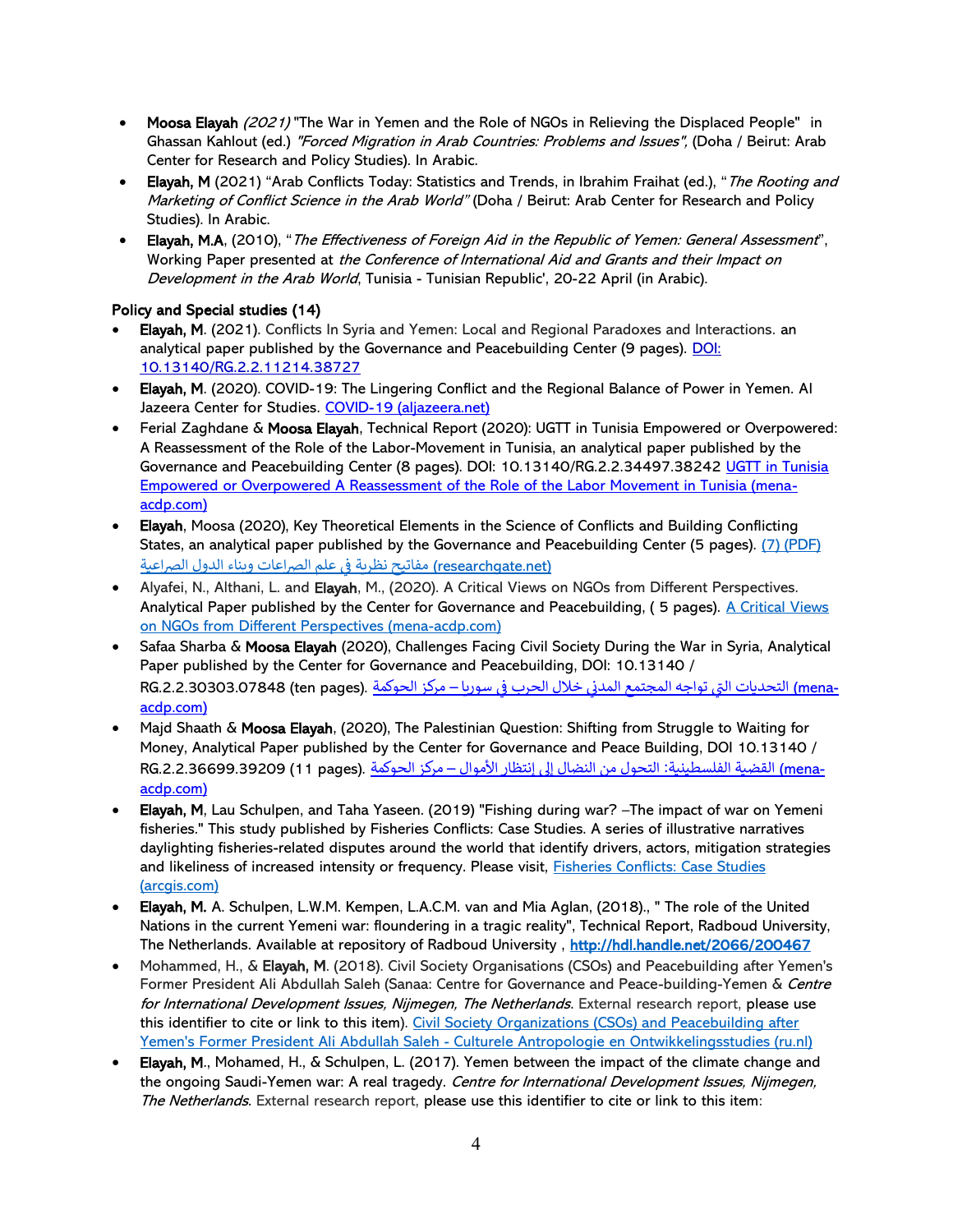## <http://hdl.handle.net/2066/179371>

- Elayah, M. A. & AbuOsba, B (2017), "Geneva Conference (2017) for Relieving Yemen: between the hopes and the complex reality"; Technical Report, Radboud University Press. Please use this identifier to cite or link to this item: <http://hdl.handle.net/2066/179082>
- Elayah, M. A. et al (2017). "Yemen: a forgotten war and an unforgettable country"., Technical Report, Radboud University Press. (10 pages) Please use this identifier to cite or link to this item :
- Elayah, M. A.; Kenpen, L., & Schulpen, L.W.M. (2016). "Civil society's diagnosis of the 2013 National Dialogue Conference (NDC) in Yemen (why) did it fail?" Technical Report, Radboud University Press. Please use this identifier to cite or link to this item:<http://hdl.handle.net/2066/162163>(In English and Arabic)

## Manuscripts in Peer review (8)

- Moosa Elayah. Seeing Like a State: The Unlikelihood of Building the State of South Sudan, Journal of Intervention and Statebuilding
- Nesmah Mohmmed & Moosa Elayah. Community-Based Initiatives and Public Services Delivery in a Fragile Context: The Case of Yemen. (Non-Profit and Voluntary Quarterly).
- Moosa Elayah, Qais Jabber and Fenttiman, Mutilated., " From Food to Cash Assistance: Rethinking Humanitarian Aid & Civil Protection in Yemen", (Food Policy Journal).
- Qais Jabber & Moosa Elayah, "Local Community Engagement in the International Aid Discourse: Yemen as a Case Study". (VOLUNTAS: International Journal of Voluntary and Nonprofit Organizations).
- Moosa Elayah & Noman Ahmed, Humanitarian Aid in Yemen: A Crisis of Sovereignty and Inevitable Harm (Journal of Disasters).
- Fatima Almidoob & Moosa Elayah. "Framing Conflict in the Middle East: The Case of Yemen and Syria Wars in the European Media". (Middle Eastern Studies).
- Yasmeen Bashir & Moosa Elayah. "Civil Society During Conflict: The case of Palestinian Internal Division". (Journal of Civil Society).
- Esa AI Hurr & Moosa Elayah. The reality of youth empowerment policies towards development in the State of Qatar. Journal of Gulf and Arabian Peninsula Studies, Kuwait. In Arabic

## Manuscripts, Books and special issues under editing or peer-review (7)

- Elayah, M.A, Europe and MENA/ The Middle East: Media reporting, conflict resolution, and peacebuilding, Palgrave. 90% done.
- Hind Al Muftah, Moosa Elayah, Hamid Ali (eds) "Public, Private and Community Institutions in Times of Crisis: Theory and Practice: The Strategic Response of the State of Qatar to the Blockade Crisis". The Arab Center for Research and Policy Studies. 100% done.
- Laurent A. Lambert & Moosa Elayah (eds) "How the World Changed Where the War on Terror Failed", Springer. 70 % done.
- Moosa Elayah & Laurent A. Lambert (eds) "Crisis and Post-Crisis governance of the Middle East" Columbia University Press. 60%
- Moosa Elayah & Laurent A. Lambert (eds) "State, non-state actors, and unheard voices in public policy during and after crises in the Middle East" Special issue in the Non-Profit and Voluntary Quarterly. 40 % done.
- Moosa Elayah & Laurent A. Lambert (eds)." The governance of public and NGOs policies in the conflicted countries" Special issue in the Journal of interventions and Statebuilding. 40% done.
- Elayah, M, "Seeing Like a State: The Crisis of Building the State of South Sudan".

## Manuscripts in Progress (3)

• Schulpen, L; Kempen, L; AbuOsba, B; Elayah, M.A; Almaweri, A; Alzandani, B, "National Dialogue in Yemen and Tunisia: Promising Starts and Different Endings".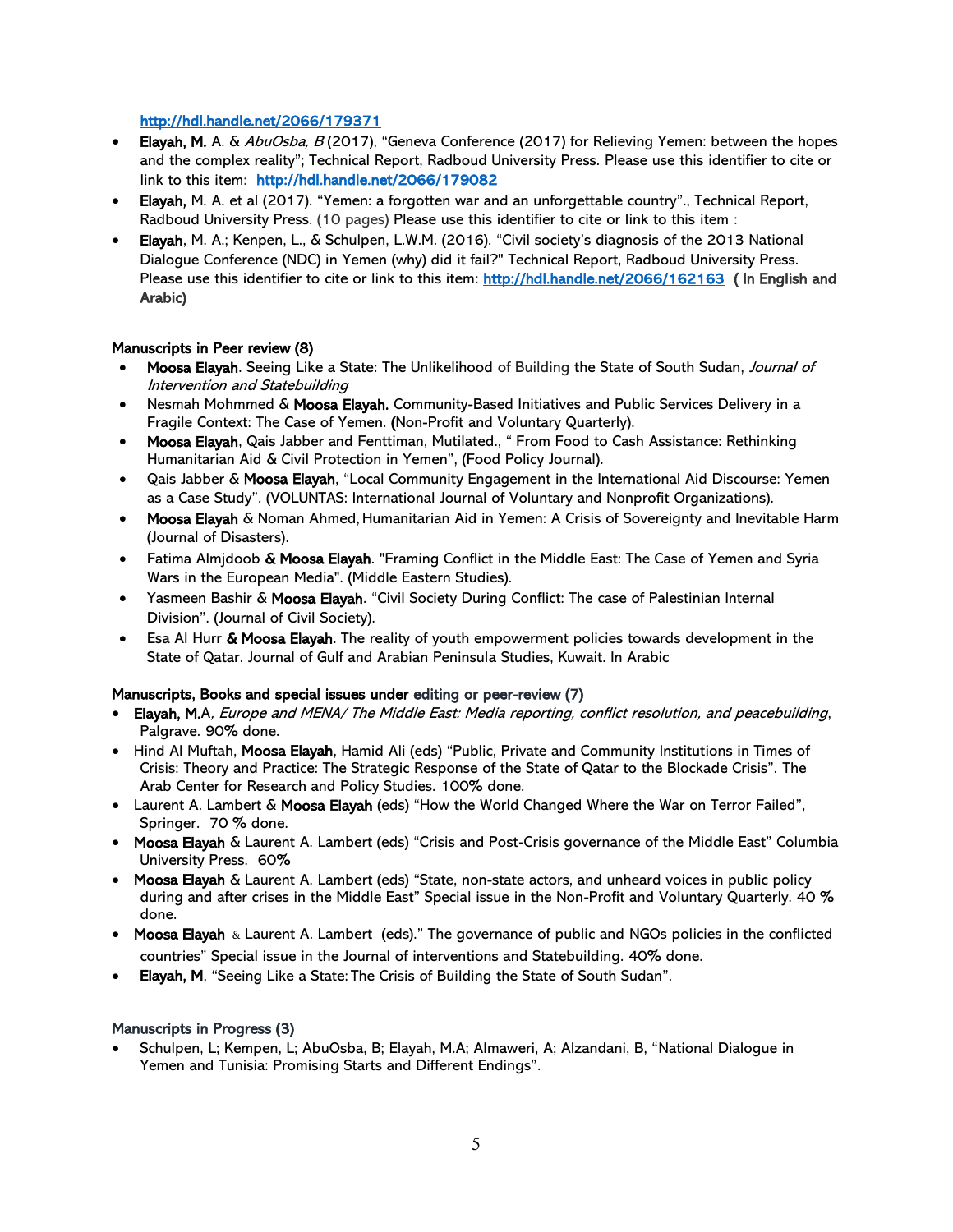- Alzandani, B, Elayah, M.A; Schulpen, L; Van Kempen, L; Almaweri, A; AbuOsba, B; "Lessons from International Peace-Dialogues: to which extent the Yemeni NDC 2013 constitutes with the past experiences in Afghanistan, Iraq, and Ethiopia?"
- Moosa Elayah & Fatima Al-Shahrani, International NGO Funding and Partnerships Challenges in the State of Qatar

## Major Collaborations (6)

- Elayah, M. (2021). Key resource person for S. Dick & M. Thomason. Common Ground's peacebuilding strategy of Arabian Peninsula, Brussels, BELGIUM.
- Moosa Elayah, (June, 2020) Independent reviewer of the 2020 Aid Transparency Index, Publish What You Fund, available here

[https://reliefweb.int/sites/reliefweb.int/files/resources/PWYF\\_AidTransparency2020\\_Digital.pdf](https://reliefweb.int/sites/reliefweb.int/files/resources/PWYF_AidTransparency2020_Digital.pdf)

- Elayah, M. (2018). Key resource person for Saxion University. The Saxion Majlis Report, Supporting good governance in Yemen, Kontakt der Kontinenten, Soesterberg, [student-experiences-in-yemen-project.pdf](https://www.saxion.nl/binaries/content/assets/onderzoek/areas--living/weerbare-democratie/student-experiences-in-yemen-project.pdf)  [\(saxion.nl\)](https://www.saxion.nl/binaries/content/assets/onderzoek/areas--living/weerbare-democratie/student-experiences-in-yemen-project.pdf)
- Elayah, M. (2015). Key resource person for E. Lust, E. Rohne & J. Wichmann, The Political Economy of Public Administration: A Study of the Arab Transitions. New York: United Nations Development Programme. [http://jmw-consulting.com/wp](http://jmw-consulting.com/wp-content/uploads/2015/10/UNDP_JMW_PAR_PoliticalEconomy.pdf)[content/uploads/2015/10/UNDP\\_JMW\\_PAR\\_PoliticalEconomy.pdf](http://jmw-consulting.com/wp-content/uploads/2015/10/UNDP_JMW_PAR_PoliticalEconomy.pdf)
- Elayah, M. (2012). Key resource person for scenario building for Bernice Calmes et al., "Female political participation in the MENA region: Scenarios 2027". E-Quality: Expertise Center for Gender, Family and Diversity.<http://www.faraasha.nl/wp-content/uploads/2012/09/Engels.pdf>
- Elayah, M. (2012). Participating as a policy advisor on Expert Meeting entitled "Egyptians, Libyans and Tunisians in the Netherlands - United for Women's Rights": The Political participation of Women after the Arab Spring, on March 24th, 2012. The Hague.

| <b>Dates</b> | Name of project and<br>client                                                                                                      | Key responsibilities and achievements                                                                                                                                                                                                                                                                                                                                                                                                                                                                                                                                                                                                                                                                                                                                                                                                                                                                                                                                                                                                                                                                                                                 |
|--------------|------------------------------------------------------------------------------------------------------------------------------------|-------------------------------------------------------------------------------------------------------------------------------------------------------------------------------------------------------------------------------------------------------------------------------------------------------------------------------------------------------------------------------------------------------------------------------------------------------------------------------------------------------------------------------------------------------------------------------------------------------------------------------------------------------------------------------------------------------------------------------------------------------------------------------------------------------------------------------------------------------------------------------------------------------------------------------------------------------------------------------------------------------------------------------------------------------------------------------------------------------------------------------------------------------|
| 2021         | Governance of<br>public policies<br>during and after<br>conflicts in the<br>Middle East, Doha<br>Institute for<br>graduate studies | Leading coordinator and PI of the research project: Governance of public<br>policies during and after conflicts in the Middle East. The main questions<br>considered here are: how are public policies made in times of war in the<br>Middle East? What are the public policy governance frameworks that are<br>used during and after conflicts in the region? Who are the main actors and<br>influencers in making and implementing public policies during and after<br>these conflicts? Also, how are mobilized the various resources needed to<br>implement public policies? What are the roles that non-conflict actors play<br>in mitigating the effects of war on societies? What are their challenges?                                                                                                                                                                                                                                                                                                                                                                                                                                         |
| 2018         | Pathway for Peace,<br>Stability, and<br>Legitimate State<br>building in<br>Libya and Yemen,<br>RU Nijmegen                         | Leading coordinator and PI of the research project: Pathway for<br>Peace, Stability, and Legitimate State building in Libya and Yemen. This<br>project examines the issue of a legitimate state building in Libya & Yemen<br>across the different roles that nonviolent social actors play. The results will<br>be informative for our end-users, enabling them to formulate an adequate<br>strategic response in their future involvement in Libya & Yemen by<br>identifying and mapping relevant nonviolent social actors and developing<br>recommendations on how to reinforce their agency in both countries. This<br>project will have implications for peacebuilding and state building<br>interventions that need to be adapted to complex realities, in which<br>boundaries between the state and non-state, civil and uncivil, violent, and<br>non-violent actors and domestic and international domains are blurred. It<br>also offers food for thought to peacebuilding donors, whose funds have<br>inadvertently become encapsulated into problematic political dynamics in<br>fragile states that are suffering from conflicts and wars. |

## Project experience: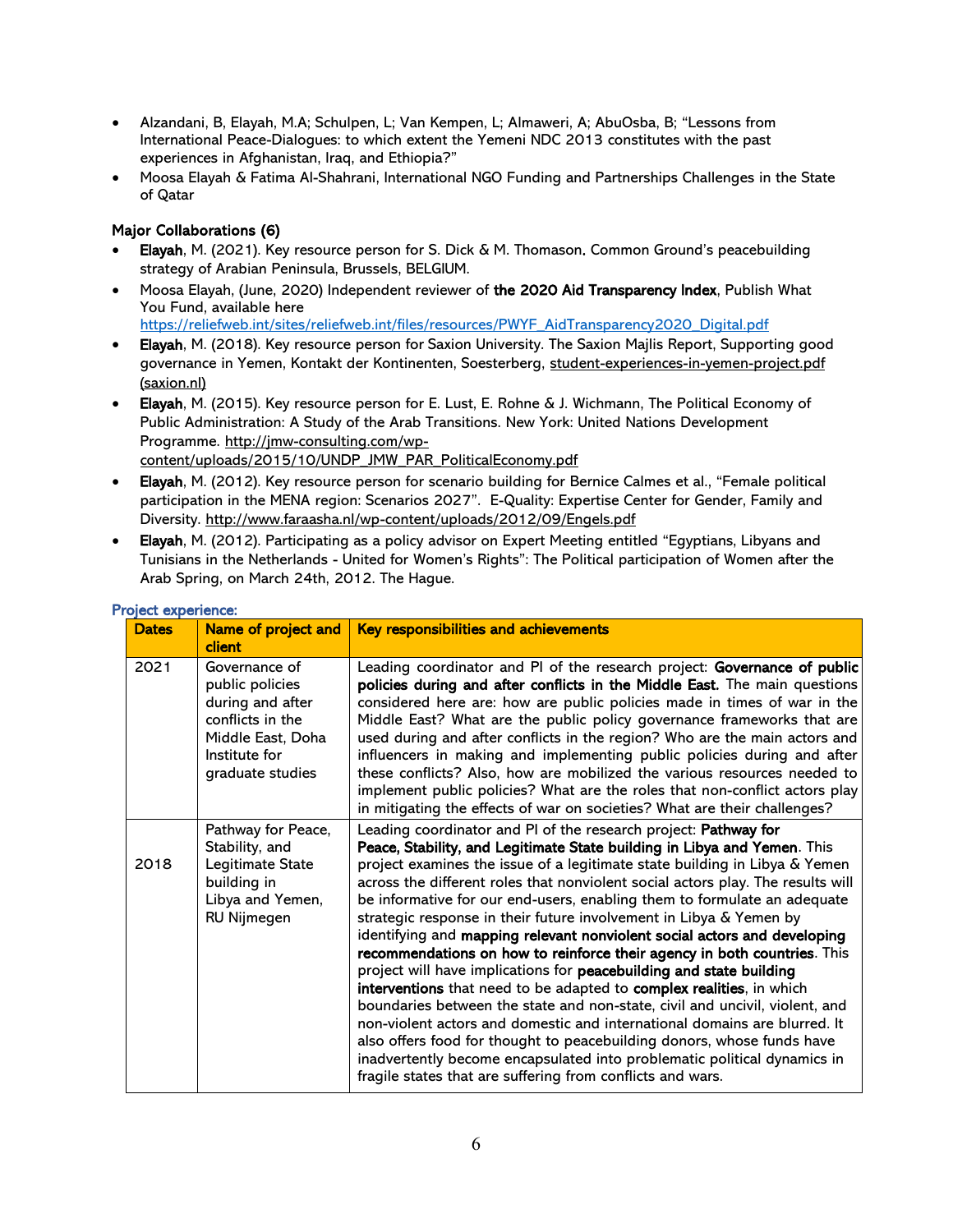| 2017          | <b>Civil Society</b><br>Organizations<br>CSO <sub>s</sub> in a<br>Twilight Zone: The<br>Case of Yemen and<br>Syria, RU Nijmegen | Leading coordinator and PI of the research project: Civil Society<br>Organizations CSOs in a Twilight Zone: The Case of Yemen and Syria. The<br>local partner was the Governance and peacebuilding center, Yemen.<br>Although important roles in peacebuilding are attributed to civil society<br>(CS), few studies have so far analyzed how CS actors fare amid ongoing<br>war.                                                                                                                                                                                                                                                                                                        |
|---------------|---------------------------------------------------------------------------------------------------------------------------------|-----------------------------------------------------------------------------------------------------------------------------------------------------------------------------------------------------------------------------------------------------------------------------------------------------------------------------------------------------------------------------------------------------------------------------------------------------------------------------------------------------------------------------------------------------------------------------------------------------------------------------------------------------------------------------------------|
| 2016          | Youth bulges in<br>Egypt, Tunisia, and<br>Yemen. RU Nijmegen                                                                    | Leading coordinator and PI of the research project: Youth bulges in Egypt,<br>Tunisia, and Yemen: Threats to Security or Opportunities for<br>Peacebuilding? This project aims to investigate the role of youth in<br>peacebuilding processes prior, during and after the Arab Spring uprisings<br>in Egypt, Tunisia, and Yemen                                                                                                                                                                                                                                                                                                                                                         |
| 2015          | The 2013<br>National Dialogue<br>Conference<br>(NDC) in Yemen:<br>Why did it fail to<br>prevent conflict?' RU<br>Nijmegen       | Leading coordinator and PI of the research project: The 2013 National<br>Dialogue Conference (NDC) in Yemen: Why did it fail to prevent conflict?'<br>The local partner was AWAM Foundation for Development and<br>Peacebuilding, Yemen. The project took up the following two tasks: 1) a<br>meta-analysis ("systematic review") of a comprehensive set of NDC<br>evaluations published by academic researchers, political analysts, donor<br>agencies etc. to pinpoint the NDC's strengths and weaknesses, and 2) an<br>elicitation among local civil society actors (including women's rights<br>organizations) to document their perspective on the merits and flaws of<br>the NDC. |
| 2004-<br>2010 | <b>MPA Degree</b><br>Programme Nuffic<br>The Netherlands                                                                        | Evaluating an MPA Degree Programme at Sana'a University with<br>partnership of the National Institute of Administrative Sciences (NIAS),<br>Ministry of Civil Service; Yemen, Donor: Nuffic/ The Netherlands;<br>Beneficiary: Sana'a University. Evaluating the Women's Research and<br>Training Centre (WRTC), that established of a new Diploma Programme on<br>Gender and Development for BA Graduates; Location: Yemen                                                                                                                                                                                                                                                              |

# Teaching quality

| Course name/ MA level                                                          | Code                        | Year                  | <b>Size</b> | <b>Evaluation of</b><br>the instructor* | <b>Evaluation of</b><br>the course* |
|--------------------------------------------------------------------------------|-----------------------------|-----------------------|-------------|-----------------------------------------|-------------------------------------|
| Introduction to Citizenship<br>Governance and Public<br>Administration<br>1091 | <b>MPA610</b>               | 2019 - 2020<br>Fall   | 14          | 4.62                                    | 4.62                                |
| Introduction to Citizenship<br>Governance and Public<br>Administration 1158    | MPA610E<br><b>Executive</b> | 2019 - 2020<br>Fall   | 23          | 4.62                                    | 4.69                                |
| Introduction to Citizenship<br>Governance and Public<br>Administration<br>1092 | <b>MPA610</b>               | 2019 - 2020<br>Fall   | 16          | 5                                       | 4.93                                |
| <b>Managing Non-Profit</b><br>Organizations                                    | <b>MPA631</b>               | 2019 - 2020<br>Spring | 24          | 4.59                                    | 4.63                                |
| MPA631E Managing Non- Profit<br>Organizations (1201)                           | MPA631E<br><b>Executive</b> | 2019 - 2020<br>Spring | 23          | 4.57                                    | 4.64                                |
| MPA631E Managing Non- Profit<br>Organizations (1180)                           |                             | 2019 - 2020<br>Spring | 19          | 4.90                                    | 4.86                                |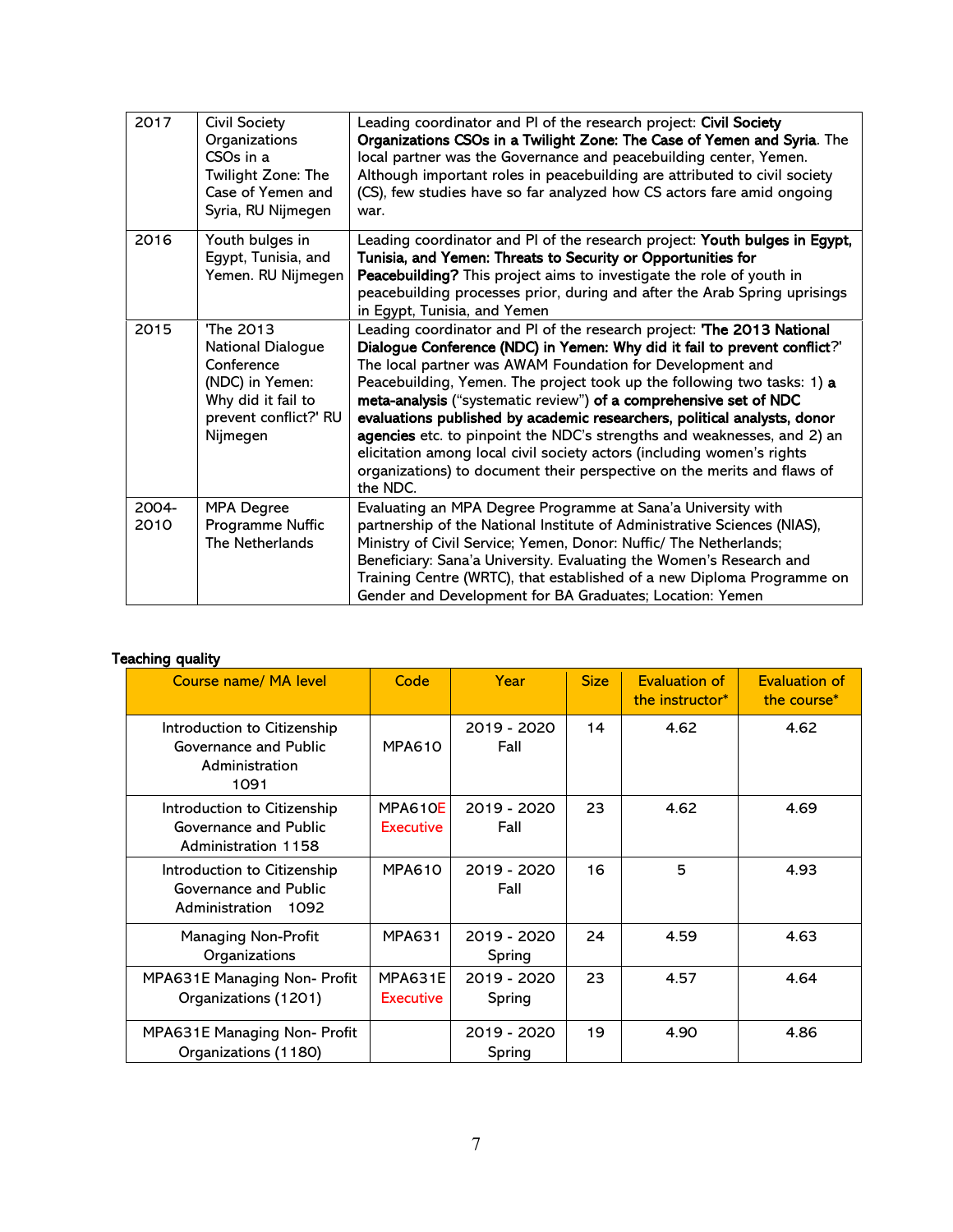| Introduction to Citizenship<br>Governance and Public<br>Administration (1118) | <b>MPA610</b>               | 2020 - 2021<br>Fall   | 20 | 4.84 | 4.54 |
|-------------------------------------------------------------------------------|-----------------------------|-----------------------|----|------|------|
| Introduction to Citizenship<br>Governance and Public<br>Administration (1160) | MPA610E<br><b>Executive</b> | 2020 - 2021<br>Fall   | 22 | 4.86 | 4.67 |
| Non-Governmental organizations<br>management and governance<br>(1172)         | <b>MPA626</b>               | 2020 - 2021<br>Spring | 9  | 4.88 | 4.88 |
| Managing Non- Profit<br>Organizations (1196)                                  | MPA631E<br>Executive        | 2020 - 2021<br>Spring | 20 | 4.88 | 4.88 |
| Alternative Public Service Delivery<br>(1220)                                 | MPA641E<br>Executive        | 2020 - 2021<br>Spring | 20 | 4.88 | 4.94 |
| <b>Average in all courses</b>                                                 |                             |                       |    | 4.78 | 4.75 |

Supervision of Master Theses (Acting as principal supervisor):

## 2021

- 1. Qais Jaber. "The Local Social Engagement in the International Aid Discourse: Yemen as a Case Study "
- 2. Nesmah Mohmmed. "Community-Based Initiatives and Public Services Delivery in a Fragile Context: The Case of Yemen"
- 3. Kholoud Al Otaibi : "The Lean E-Governance and Efficiency at Qatar University"
- 4. Mashaeil Saleh Al-Fehaidi : "Learning from Crises-The Feasibility of Adopting Distance Working After Corona Pandemic Within Qatari Public Organizations"
- 5. Wadha A Al-Hajri **:**"Qatar and the Global Climate Change Crisis: Policies and challenges"
- 6. Saba Sadiq: "The Reality of Underemployment and Sustainable Development in the Qatari Public Sector. A Field Study."
- 7. Nouf Al-Saffar: "The usage of social media by NGOs during crises: The Corona crisis in the State of Qatar as a model."
- 8. Khawla Al-Turki. E-Governance of the private sector towards enhancing the transparency in Qatar.
- 9. Isa Al Hurra. The reality of youth empowerment policies towards development in the State of Qatar.
- 10. Wafa Al-Nuaimi: "E-Governance in the Gulf States: Reality and Desired Development."
- 11. Nouf Al-Abdullah: "The Reality and Challenges of Digital Transformation in the Qatari Public Sector."
- 12. Ali Al-Jarhab: "Directions and Determinants of Qatar's Development Policies in Poor Countries".

#### 2020

- 1. Asma Badwan: " Exploring the practices of cultural diversity management in multicultural workplaces: an empirical investigation on Doha Institute for Graduate Studies"
- 2. Yasmin Bashir: "Civil Society During Conflicts: The Case of Palestinian Internal Division"
- 3. Abdulla Al-Abdulla: The Barriers of Adapting Building Information Modeling (BIM) in Company A's infrastructure projects
- 4. Mariam Mubarak AlKhalfan: Creating a world-class first impression experience for cruise tourists in Qatar
- 5. Lina Jassim Al-Thani: "The Effectiveness of Job Evaluation Mechanisms and Their Impact on Achieving the Organization's Objectives: A Case Study of Qatar Central Bank".
- 6. Ahmed Al-Kamali: Challenges of Implementing Strategic Planning in Non-Governmental Organizations: A Case Study of the Qatar Red Crescent
- 7. Ahmed Yusef Jassim Fakhro: Digital government and its role in enhancing the reality of governance in the State of Qatar, "The Ministry of Justice as a Model"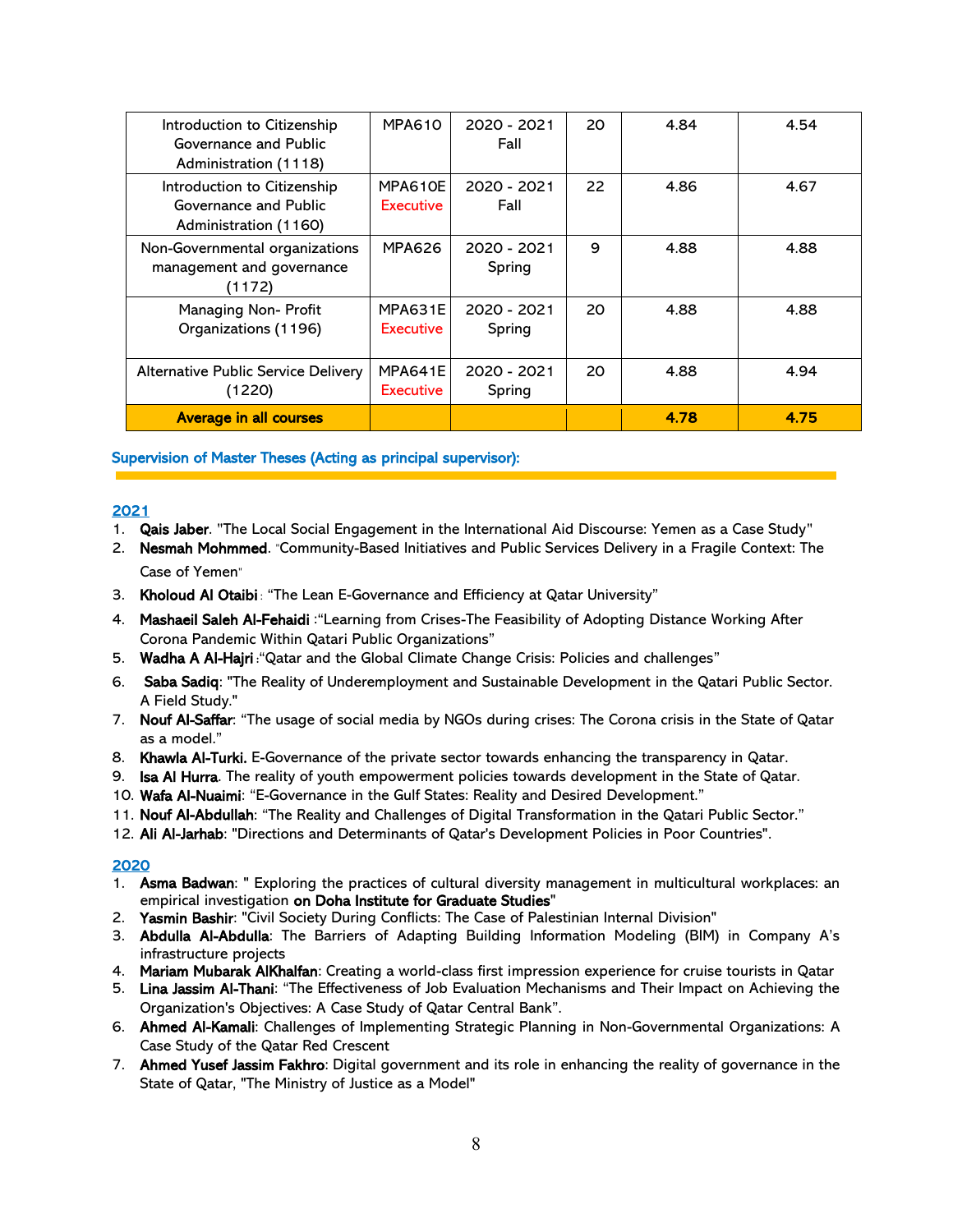- 8. Jawaher Fahad Al-Manea: The pre-school education and the comprehensive quality standards in the State of Qatar
- 9. Rana Al-Hajri: Measuring the impact of training and its role on performance in the government sector in the State of Qatar
- 10. Mashael Rashid Al-Hijazi: The effective strategy to face the administrative challenges of the tourism sector in the State of Qatar

#### Memberships of Scientific and Professional Societies:

| 2020 - Present | Member of the Research Committee, Doha Institute for Graduate Studies                                                                                                                                                                                                                  |
|----------------|----------------------------------------------------------------------------------------------------------------------------------------------------------------------------------------------------------------------------------------------------------------------------------------|
| 2019 - Present | Member of the Library Committee, Doha Institute for Graduate Studies                                                                                                                                                                                                                   |
| 2019 – Present | Member of the Security and Safety Committee, Doha Institute for Graduate<br><b>Studies</b>                                                                                                                                                                                             |
| 2019-Persnt    | Member of the Secretariat of the General Assembly of the Doha Institute for<br><b>Higher Studies</b>                                                                                                                                                                                   |
| 2016 – Present | International Security and Peacebuilding Expert: Member of the Strategic<br>Studies Network (SSN) in Europe, Levant and North Africa Working Group,<br>Near East and South Asia Center for Strategic Studies (D.C.).                                                                   |
| 2016-Persent   | The Association for Middle Eastern Public Policy and Administration<br>(AMEPPA), which is a scholarly professional network dedicated to advancing<br>peace and prosperity in the Middle East through sound governance.<br>https://merpa.scholasticahg.com/issue/522-vol-3-issue-3-2017 |
| 2015-Present   | Middle East Studies Association of North America (MESA), which is a private,<br>non-profit learned society that brings together scholars, educators and those<br>interested in the study of the MENA region from all over the world.                                                   |
| 2015-Present   | Senior consultant of peacebuilding and mediation: Member of the Humble<br>Bees Network of Research, Education and Mediation Professionals                                                                                                                                              |

[http://www.humblebees.org/moosa\\_elayah/](http://www.humblebees.org/moosa_elayah/)

## Organisation of Scientific Meetings:

| 2021 | Moosa Elayah & Laurent Lambert. "Governance of public policies during and after<br>conflicts in the Middle East. (With the participation of 117 leading scholars and<br>researchers in the field of research and regional specialization from 76 countries,<br>including 300 attendants, budget 150.000 RQ). |
|------|--------------------------------------------------------------------------------------------------------------------------------------------------------------------------------------------------------------------------------------------------------------------------------------------------------------|
| 2021 | Moosa Elayah. Organizing a 2 <sup>nd</sup> workshop on " Digital government towards strengthening<br>governance and achieving Qatar Vision 2030", a partnership between Qatar Digital<br>Government and the Doha Institute for Graduate Studies                                                              |
| 2020 | Moosa Elayah. Organizing a workshop on "digital government and the<br>development prospects in the State of Qatar". a partnership between Qatar Digital<br>Government and the Doha Institute for Graduate Studies.                                                                                           |
| 2020 | Moosa Elayah. Conference Coordinator. The 9th International Conference on Public Policy and<br>Public Administration in the Middle East, Doha Institute for Graduate Studies                                                                                                                                 |
| 2019 | Moosa Elayah. Organizing a workshop on "The Future of Governance in Qatar and<br>the Role of Digital Government", College of Public Administration and                                                                                                                                                       |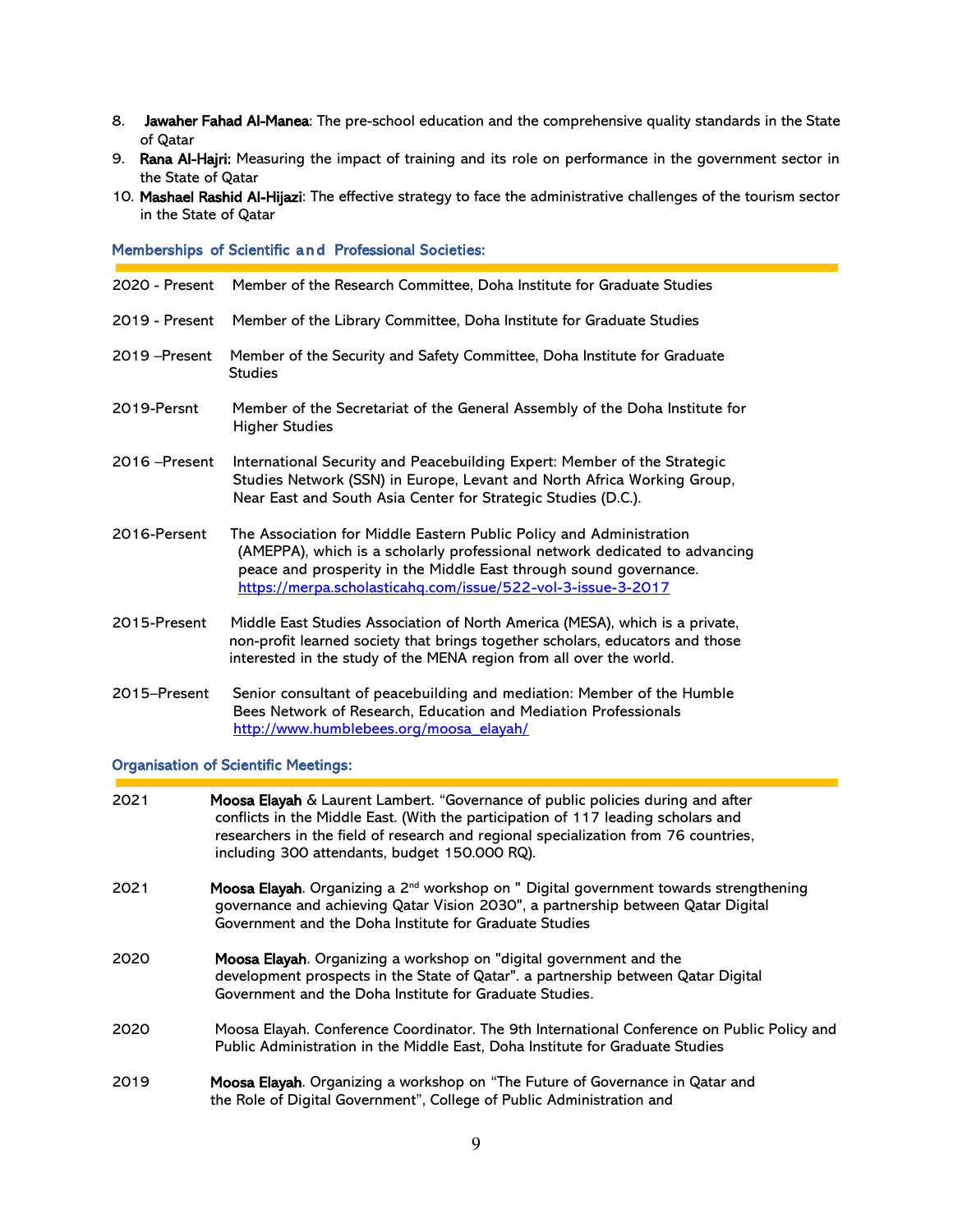|      | Development Economics, Ministry of Information Technology, Doha Institute for<br>Graduate Studies.                                                                                                                                                                          |
|------|-----------------------------------------------------------------------------------------------------------------------------------------------------------------------------------------------------------------------------------------------------------------------------|
| 2019 | Moosa Elayah, Scientific Seminar of the Public Administration Program,<br>"Organizational Response to a Political Crisis: The case of Qatar 2017", College of<br>Public Administration and Development Economics, Doha Institute for Graduate<br>Studies.                   |
| 2018 | Loic van Eyk, Elayah, M. "Yemen 1212 conference", participating with Avans Hogeschool to<br>organize this conference with the Yemen community, Den Boch, The Netherlands (12 invited<br>speakers, including me , 300 attendants, budget NA).                                |
| 2016 | Elayah, M., L. Schulpen & L. van Kempen (2016). The NWO-RU international NDC closing<br>Conference: The 2013 National Dialogue Conference (NDC) in Yemen, The Huge, The<br>Netherlands, (30 invited speakers, 13 attendants, budget €5,000).                                |
| 2016 | Elayah, M., L. Schulpen & L. van Kempen (2016). The NWO-RU international NDC closing<br>Conference: The 2013 National Dialogue Conference (NDC) in Yemen, Amman, Jordan, (8<br>invited speakers, 15 attendants, budget €16,000).                                            |
| 2015 | Elayah, M., L. Schulpen & L. van Kempen (2015). Kick-off-NDC Conference: The 2013<br>National Dialogue Conference (NDC) in Yemen, Amman, Jordan, (10 invited speakers, 25<br>attendants, budget €14,000).                                                                   |
| 2011 | Elayah, M. & Dimitrova, A., (2011). Organizing and Presentation Food for Thought Special<br>on the Arab Spring "Wordt de 'Arab Spring' een 'Arab Winter'?", on June 22nd, 2011.<br>Faculty of Governance and Global Affairs, Leiden University, The Netherlands, (5 invited |

# International Conference Experiences & Paper Presentations

speakers, 50 attendants).

| October 2021      | Conference of the Second Wave of the Arab Uprisings: The Experiences of Sudan and<br>Algeria, Arab Center for Research and Policy Studies                                                                              |
|-------------------|------------------------------------------------------------------------------------------------------------------------------------------------------------------------------------------------------------------------|
| September<br>2021 | Conference "Protracted Arab Civil Wars: Causes and Challenges & personation a paper on<br>"The Case of Yemen – Humanitarian and Conflict Data and Implications". Arab Center for<br><b>Research and Policy Studies</b> |
| May 2021          | Workshop on Economic Diversification in the Gulf States: Challenges and Opportunities,<br>Arab Center for Research and Policy Studies                                                                                  |
| <b>April 2021</b> | Chair, organizer, and participant with two papers presentations, in the international<br>conference on governance of public policies during and after conflicts in the Middle East<br>region, Hikama Journal and DI.   |
| <b>March 2021</b> | Conference on Social and Human Sciences in the eighth session, Arab Center for Research<br>and Policy Studies, Doha                                                                                                    |
| February 2021     | Coordinator and director of the symposium on economic recovery from the Corona crisis<br>in Qatar, held under the auspices of the Qatar Chamber of Commerce                                                            |
| January 2021      | Lecture at the Third Sector Seminar: Reality and Prospects in the State of Qatar<br>(2021), Qatar Charity Authority                                                                                                    |
| December<br>2020  | Presenting a paper on partnerships between NGOs and the Yemeni government before<br>the collapse of the state. The 9th International Conference on Public Policy and Public<br>Administration in the Middle East       |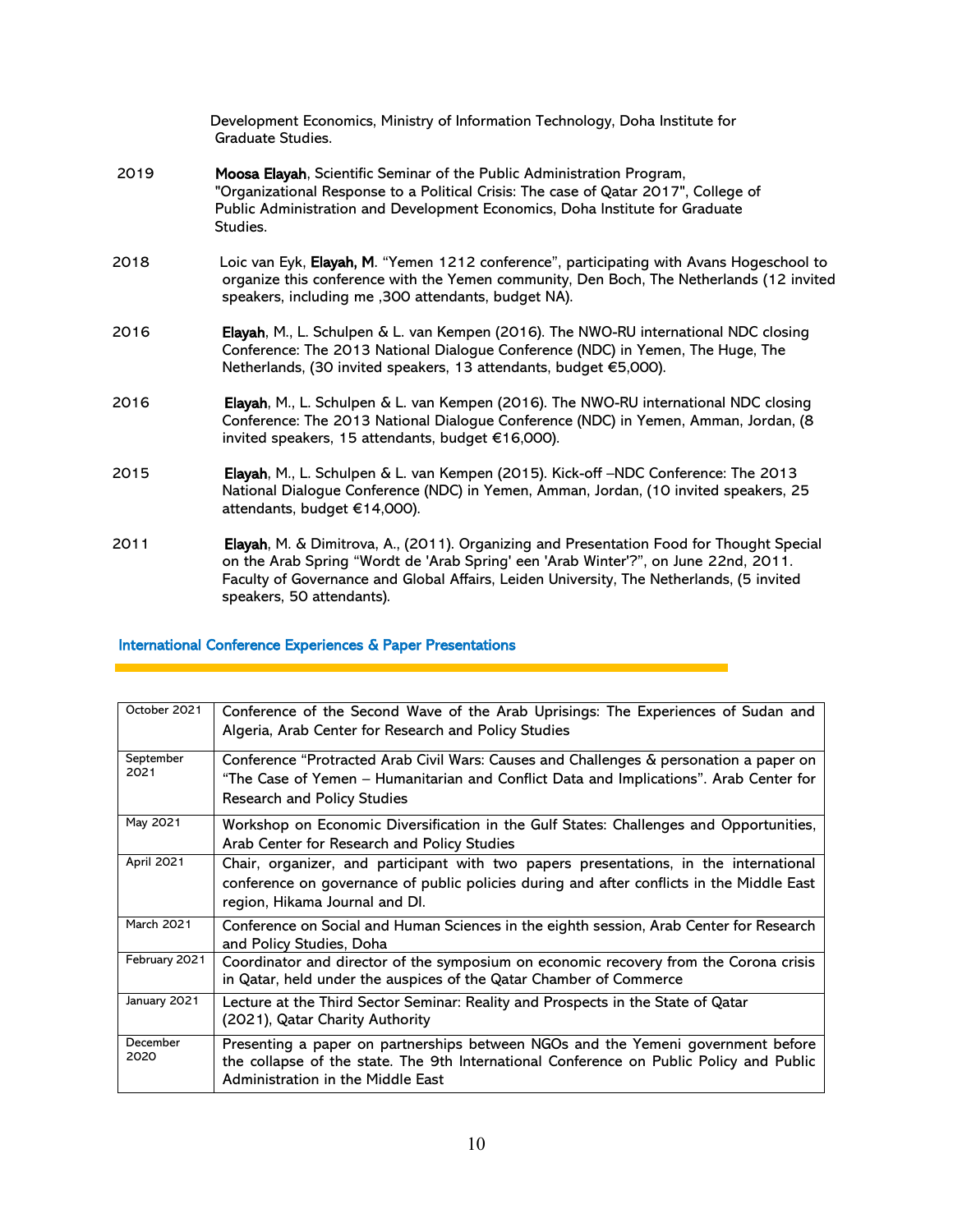| November<br>2020  | The Conference on Democratic Transition in Yemen (2020), presenting a paper on the role<br>of civil society in democratic transformation: a case study of Yemen, Arab Center for<br><b>Research and Policy Studies</b>                                                                                             |
|-------------------|--------------------------------------------------------------------------------------------------------------------------------------------------------------------------------------------------------------------------------------------------------------------------------------------------------------------|
| November<br>2020  | Presenting an expanded seminar on the conflicts in Yemen and Syria: Intersections and<br>Differences (2020), Hermon Centre for Studies and Research, Doha, Qatar                                                                                                                                                   |
| October 2020      | Conference on the Constitutional Issue and Democratic Transition in the Arab Countries,<br>Arab Center for Research and Policy Studies, Doha                                                                                                                                                                       |
| October 2020      | Paper Presentation: Paper Presentation about Europe and "MENA / The Middle East:<br>Media reporting, conflict resolution, and peacebuilding". Middle East Studies<br>Association's Annual Conference, NYC.                                                                                                         |
| June 2020         | Webinar 2020 o the Aid Transparency Index: How transparent is global aid now, and<br>where do we go from here?                                                                                                                                                                                                     |
| May 2020          | Free Speech, Privacy, and Monopoly: Digital Futures in the Coronavirus Era, A<br>public Webinar on Wednesday, (2020) Friedrich-Ebert-Stiftung USA. Online.                                                                                                                                                         |
| February<br>2020  | Militias and Armies: Developments in the Combat and Political Performance of<br>Armed Movements and Institutions, Dr. Ashour, 22-24 February 2020, Arab<br>Center for Research and Policy Studies, Doha, Qatar.                                                                                                    |
| December<br>2019  | Doha Forum 2019: Under the theme "Governance in a Multipolar World",<br>Organized by the Qatari Ministry of Foreign Affairs, on 14 and 15 December<br>2019, Doha, Qatar.                                                                                                                                           |
| December<br>2019  | The Regional Conference: Capacity Building of Human Resources to Achieve National<br>Development Plans. Jointly held by the Doha Institute for Graduate Studies, the<br>International Institute for Administrative Sciences and the International Association of<br>Management Schools and Institutes, Doha, Qatar |
| December<br>2019  | Sixth Session of the Forum for Gulf and Arabian Peninsula Studies, Arab Center for<br>Research and Policy Studies - December 7, 2019, Doha, Qatar                                                                                                                                                                  |
| December<br>2019  | Presenting a scientific paper on "The War in Yemen and the Role of NGOs in Relief of the<br>Displaced" at the Forced Migration in Arab Countries: Problems and Issues, Arab Center<br>for Studies and Research, Doha, Qatar.                                                                                       |
| November<br>2019  | Paper Presentation: in the 8th Global Conference on Public Policy and Administration in<br>the Global South: Governance, Policy Science and Economic Development", American<br>University in Cairo. "The Participatory Development Approach and the International<br>Development Policies: A Case Study".          |
| November<br>2017  | Paper Presentation: The Saxion Majlis, Supporting good governance in Yemen, Saxion<br>University, Kontakt der Kontinenten, Soesterberg.                                                                                                                                                                            |
| October, 2017     | Paper Presentation: NGO Security Conference 2017: Civil Wars and their impact on<br>NGOs, Center for Safety and Development, The Hague.                                                                                                                                                                            |
| October, 2017     | Paper Presentation: Takaful 2017, the sixth annual Conference on Arab Philanthropy and<br>Civic Engagement "Philanthropy in Transition: Exploring the Paths to SDGs".                                                                                                                                              |
| May, 2017         | Invited Speaker about Yemen: The Forgotten War, SIB-Utrecht, The Netherlands                                                                                                                                                                                                                                       |
| March, 2017       | Science4Refugees (S4R) workshop "European Research with a view to integrating<br>refugees", Brussels.                                                                                                                                                                                                              |
| January 2017      | The Unintended Effects of International Cooperation, organized jointly by the<br>Netherlands Ministry of Foreign Affairs of The Netherlands and the Radboud University,<br>January 16th, and 17th 2017, The Hague.                                                                                                 |
| September<br>2016 | Violent extremism among youth: building resilience and preventing radicalization, 25 to<br>27 September 2016 Barcelona, Spain, Near East and South Asia Center for Strategic<br>Studies (D.C.).                                                                                                                    |
| August, 2016      | NEASA Track II Initiative on Prospects for Political Resolution in Yemen, Prague, Czech<br>Republic, Near East and South Asia Center for Strategic Studies (D.C.).                                                                                                                                                 |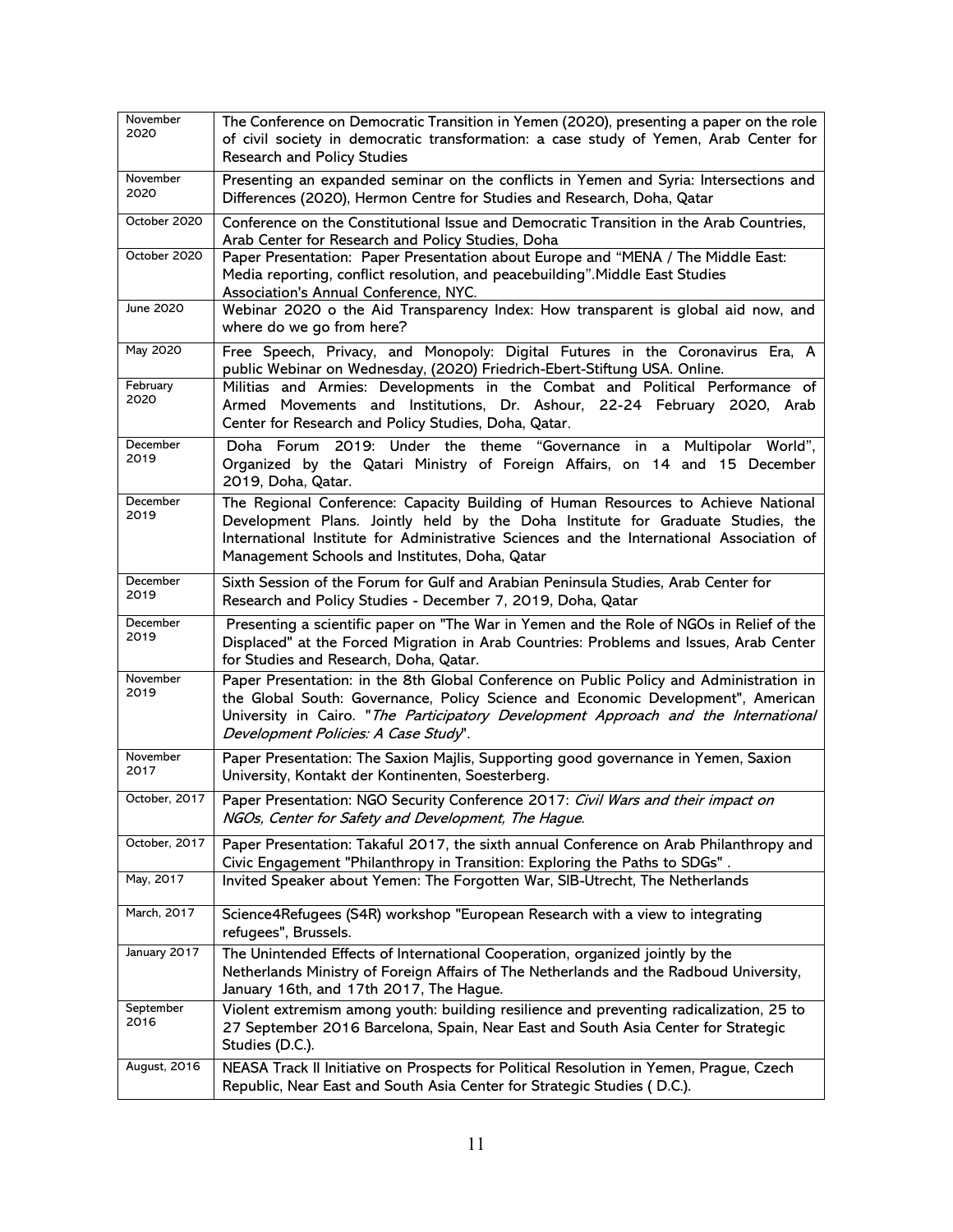| April 2016        | 4th Annual Conference: Hard Contexts, Hard Choices, The Knowledge Platform Security &<br>Rule of Law, Den Haag, The Netherlands.                                                                                                                                   |
|-------------------|--------------------------------------------------------------------------------------------------------------------------------------------------------------------------------------------------------------------------------------------------------------------|
| April 2016        | Midden-Oosten Report: Waarom Jemen ons aangaat, Debalie, Amsterdam, The<br>Netherlands.                                                                                                                                                                            |
| November<br>2015  | Second Conference on Non-Formal Dialogue Processes and National Dialogues:<br>Experiences from countries in transition, Helsinki at the House of the Estates, organized<br>by the Ministry for Foreign Affairs of Finland and Common Space Initiative/UNDP.        |
| November<br>2015  | Takaful 2015 Fifth Annual Conference on Arab Philanthropy and Civic Engagement, 4-5<br>November 2015, Abu Dhabi University, Abu Dhabi, UAE. Presentation a paper asking:<br>Why do International and National NGOs Go Where they Go? The Case of Yemen?            |
| November<br>2014  | Brussels Declaration-Restorative Justice in Yemen Conference on November 2 <sup>nd</sup> and 3 <sup>rd</sup> ,<br>Global Network for Rights and Development (GNRD), Brussels.                                                                                      |
| June 2014         | 7th Pan-European Conference on the European Union, 5-7 June 2014, Leiden University,<br>Faculty of Governance and Global Affairs, The Hague, the Netherlands.                                                                                                      |
| November<br>2013  | Crisis Management from within: Governing Chaotic Situations", The Second Global<br>Conference on Public Policy and Administration in the Middle East, on 14 <sup>th</sup> and 15 <sup>th</sup> .<br>Ankara, Turkey, Atilim University.                             |
| <b>July 2013</b>  | TPC conference The Hague 2013: Civil Service in a Multi-Level Governance System:<br>International Comparisons, Leiden University, Faculty of Governance and Global Affairs,<br>The Hague, the Netherlands.                                                         |
| May 2013          | Conference on "Transatlantic Perspectives in Public Affairs: Technology, Safety, Security,<br>organized by Leiden University and Delft University, May 30 - 1 June, the 2013, Campus<br>the Hague. The Hague, The Netherlands.                                     |
| December<br>2012  | The Politics of the Muslim Brotherhood", Clingendael Institute, The Hague, The<br>Netherlands.                                                                                                                                                                     |
| December<br>2012  | NIG Annual Work Conference, on 1 <sup>st</sup> and 2 <sup>nd</sup> . Erasmus University, Rotterdam, The<br>Netherlands.                                                                                                                                            |
| November<br>2012  | The International Aid and Grants and their Impact on Development in the Arab World<br>after the Arab Spring, Morocco.                                                                                                                                              |
| Sept. 2011        | Global Values in a Changing World - Challenging Universality, SID (Society for<br>International Development), on 14 <sup>th</sup> . The Hague. The Netherlands.                                                                                                    |
| May 2011          | Conference Terrorism: Ideology, Law and Policy, on 20 <sup>th</sup> . Leiden University, Faculty of<br>Law, The Netherlands.                                                                                                                                       |
| <b>April 2011</b> | Middle Eastern Perspectives on the Revolution, on 14th. Doelenzaal, Library of the<br>University of Amsterdam.                                                                                                                                                     |
| November<br>2010  | NIG Annual Work Conference on 25 <sup>th</sup> and 26 <sup>th</sup> Maastricht University, Rotterdam, The<br>Netherlands.                                                                                                                                          |
| October 2010      | 6th Annual Peace and Justice Conference: From Peace to Justice: Understanding Insecurity, on 28th<br>and 29th. De Haagse Hogeschool, the Hague Academic Coalition (HAC), The Netherlands.                                                                          |
| April 2010        | Conference: International Aid and Grants and their Impact on Development in the Arab<br>World" under the auspices of the Kuwait Fund for Arab Economic Development, and in<br>collaboration with the Tunisian Agency for Technical Cooperation. Tunisia - Tunisian |
| November          | NIG Annual Work Conference on 13 <sup>th and</sup> 14 <sup>th</sup> . Leiden University, Leiden, The Netherlands.                                                                                                                                                  |
| January 2005      | 3rd Annual Conference: Yemen and the World, Faculty of Commerce and Economics,<br>University of Sana'a, Yemen.                                                                                                                                                     |

## Serving the (scientific) community

- Moosa Elayah. Reviewer for the VOLUNTAS: International Journal of Voluntary and Nonprofit Organizations, Official journal of the International Society for Third-Sector Research
- Moosa Elayah. Reviewer for the public policy review journal
- Moosa Elayah. Reviewer for the International Journal of Middle East Studies, Published by Cambridge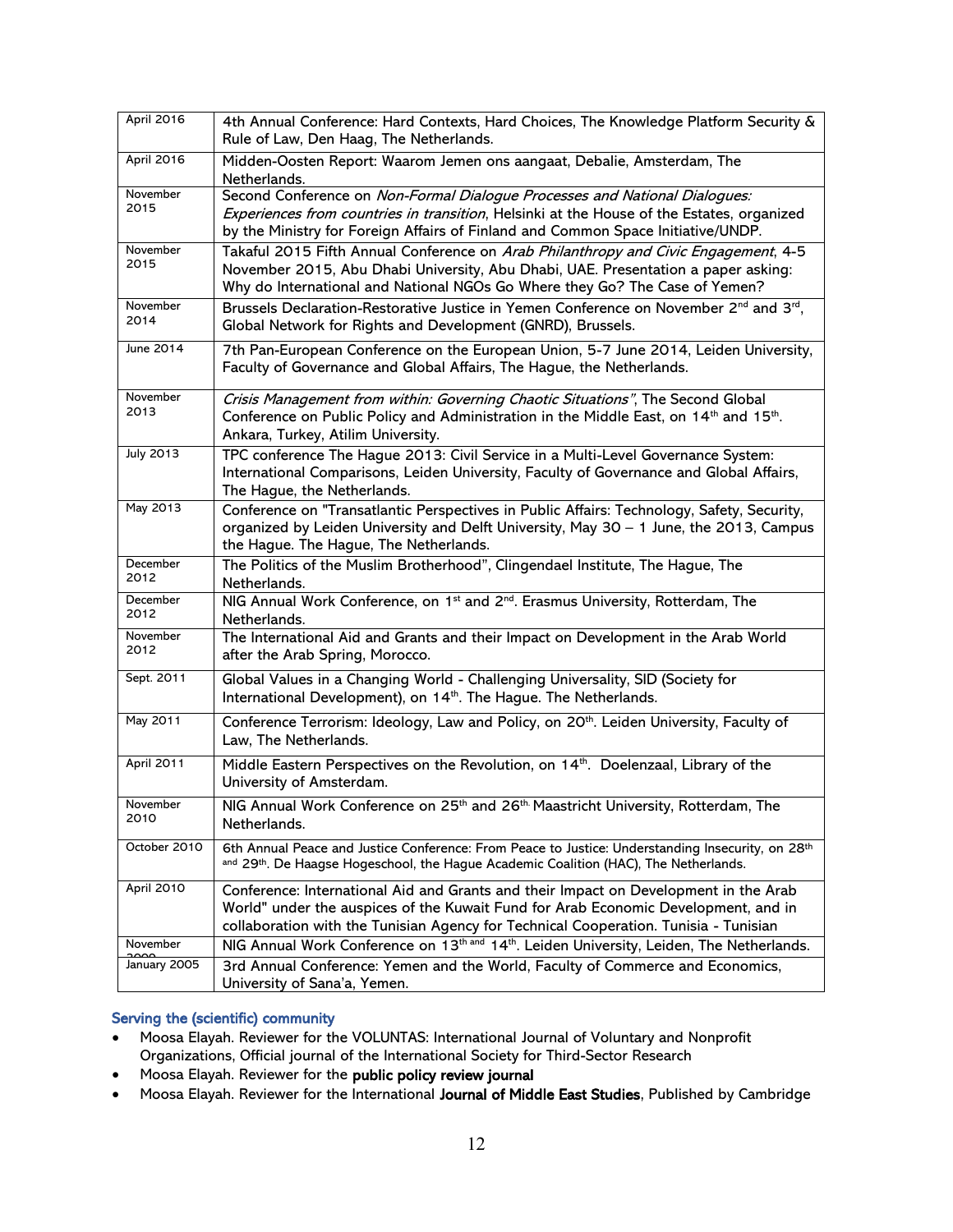University Press on behalf of the Middle East Studies Association of North America.

- Moosa Elayah. Reviewer for the Cogent Social Sciences journal, part of Taylor & Francis, Routledge
- Moosa Elayah, (June, 2020) Independent reviewer of the 2020 Aid Transparency Index, Publish What You Fund, available here

[https://reliefweb.int/sites/reliefweb.int/files/resources/PWYF\\_AidTransparency2020\\_Digital.pdf](https://reliefweb.int/sites/reliefweb.int/files/resources/PWYF_AidTransparency2020_Digital.pdf)

- 2016- Present Founder of the Center for Governance and Peacebuilding in the Middle East as a nongovernmental organization in the field of research and non-profit policies. [الحوكمة مركز –](https://www.mena-acdp.com/) الحوكمة مركز) men[a](https://www.mena-acdp.com/)[acdp.com\)](https://www.mena-acdp.com/)
- 2021 Moosa Elayah. Organizing a 2<sup>nd</sup> workshop on " Digital government towards strengthening governance and achieving *Qatar Vision 2030"*, a partnership between Qatar Digital Government and the Doha Institute for Graduate Studies.
- 2020 Hind Al-Muftah & Moosa Elayah workshop on "The Doha Model in Crisis Management in a Pleasureful Reality on Leaders, Institutions and Society: The Strategic Response of the State of Qatar in Managing the Siege Crisis2017", the Doha Institute for Graduate Studies.يناقش [الدوحةللدراساتالعليا](https://www.alaraby.co.uk/society/%D9%85%D8%B9%D9%87%D8%AF-%D8%A7%D9%84%D8%AF%D9%88%D8%AD%D8%A9-%D9%84%D9%84%D8%AF%D8%B1%D8%A7%D8%B3%D8%A7%D8%AA-%D8%A7%D9%84%D8%B9%D9%84%D9%8A%D8%A7-%D9%8A%D9%86%D8%A7%D9%82%D8%B4-%22%D9%86%D9%85%D9%88%D8%B0%D8%AC-%D8%A7%D9%84%D8%AF%D9%88%D8%AD%D8%A9-%D9%81%D9%8A-%D8%A5%D8%AF%D8%A7%D8%B1%D8%A9-%D8%A7%D9%84%D8%A3%D8%B2%D9%85%D8%A7%D8%AA%22) معهد

"نموذج الدوحة في إدارة الأزمات" (alaraby.co.uk)

- 2020 Moosa Elayah. Organizing a workshop on "digital government and the development prospects in the State of Qatar". a partnership between Qatar Digital Government and the Doha Institute for Graduate [م](https://www.dohainstitute.edu.qa/AR/News/Pages/remote-seminar.aspx)عهد الدوحة للدراسات العليا - "الحكومة الرقمية نحو تعزيز الحوكمة وتحقيق رؤية قطر 2030"ندوة عن بُعد حول Studies. .<br>ا [\(dohainstitute.edu.qa\)](https://www.dohainstitute.edu.qa/AR/News/Pages/remote-seminar.aspx)
- 2020 Moosa Elayah. Coordinator. The 9th International Conference on Public Policy and Public Administration in MENA, Doha Institute for Graduate Studies. The 9th Global Conference on Public Policy [and Administration in the Middle East Doha Institute -](https://www.dohainstitute.edu.qa/EN/News/Pages/AMEPPA.aspx)

## Public Dissemination of Research Results

- 1. Anthon Keuchenius (2021). MO. 'Jemen is een oorlogseconomie. Daarom is het zo moeilijk de oorlog te stoppen. Leidsch Dagblad (May 3). (Interview with M. Elayah about his new article the war Economics in Yemen.) ['Jemen is een oorlogseconomie. Daarom is het zo moeilijk de oorlog te stoppen'](https://www.mo.be/nieuws/jemen-oorlogseconomie-daarom-moeilijk-oorlog-stoppen) - MO\*
- 2. [Eugenie D'Hooghe](https://www.dewereldmorgen.be/custom-schrijver?q=Eugenie-D%E2%80%99Hooghe) [.](https://www.dewereldmorgen.be/schrijver/opinie/) de World Morgen. (2020) "Vijf jaar oorlog in Jemen: 'Vrede lijkt ver weg', (Interview with M. Elayah about his new article in Yemen.) Vijf jaar oorlog in Jemen: 'Vrede lijkt ver weg' - [DeWereldMorgen.beDeWereldMorgen.be](https://www.dewereldmorgen.be/artikel/2020/04/15/vijf-jaar-oorlog-in-jemen-vrede-lijkt-ver-weg/)
- 3. Bumelle [\(2020\)](https://abumelle.org/2020/06/29/de-oorlog-om-jemen-is-bijna-gestreden-maar-dat-is-niet-per-se-goed-nieuws/). De oorlog om Jemen is bijna gestreden, maar dat is niet per se goed nieuws, Interview with M. Elayah about his new article in Yemen.) [De oorlog om Jemen is bijna gestreden, maar dat is niet](https://abumelle.org/2020/06/29/de-oorlog-om-jemen-is-bijna-gestreden-maar-dat-is-niet-per-se-goed-nieuws/)  [per se goed nieuws](https://abumelle.org/2020/06/29/de-oorlog-om-jemen-is-bijna-gestreden-maar-dat-is-niet-per-se-goed-nieuws/) – Abumelle
- 4. Nasser Arrabyee. (2020) 'De oorlog om Jemen is bijna gestreden, maar dat is nog geen goed nieuws (June 29). (Interview with M. Elayah about his new article inYemen.) [De oorlog om Jemen is bijna](https://www.mo.be/analyse/burgeroorlog-jemen-einde-houthi)  [gestreden, maar dat is nog geen goed nieuws -](https://www.mo.be/analyse/burgeroorlog-jemen-einde-houthi) MO\*
- 5. Edward Fox (2019) Al-Fanar Media Conference on Aid to Yemen Highlights Support for Education (Interview with M. Elayah about his research in Yemen.) (March 4). [Conference on Aid to Yemen](https://protectingeducation.org/news/conference-on-aid-to-yemen-highlights-support-for-education/)  Highlights Support for Education - [Global Coalition to Protect Education from Attack](https://protectingeducation.org/news/conference-on-aid-to-yemen-highlights-support-for-education/)  [\(protectingeducation.org\)](https://protectingeducation.org/news/conference-on-aid-to-yemen-highlights-support-for-education/)
- 6. Austin Bodetti (2019) Solar Power and The Yemeni Civil War. Lopelag (Interview with M. Elayah about his research in Yemen.) (January 21) [Solar Power and the Yemeni Civil War](https://lobelog.com/solar-power-and-the-yemeni-civil-war/) - LobeLog
- 7. Lucard, Malcolm (2018), "Climate of war" (November 25). (Interview with dr. Elayah about his last published research), Red Cross, Red Crescent magazine. <https://www.rcrcmagazine.org/2018/11/climate-of-war/>
- 8. Atkin, Emily (2018) "Climate Change is Aggravating the Suffering in Yemen" (November 5). (Interview with dr. Elayah about his last published research), The New Republic Journal, Washington, D.C. <https://newrepublic.com/article/152011/climate-change-aggravating-suffering-yemen>
- 9. Wijngaard, A. van de. (2014). Gebruik lokale kennis moet. Het Leidsch Dagblad (May 8). (Interview with M. Elayah about my Ph.D. Study.) [http://www.leidschdagblad.nl/regionaal/leidenenregio/article27064530.ece/Gebruik-lokale-kennis-moet\\_](http://www.leidschdagblad.nl/regionaal/leidenenregio/article27064530.ece/Gebruik-lokale-kennis-moet_)

13